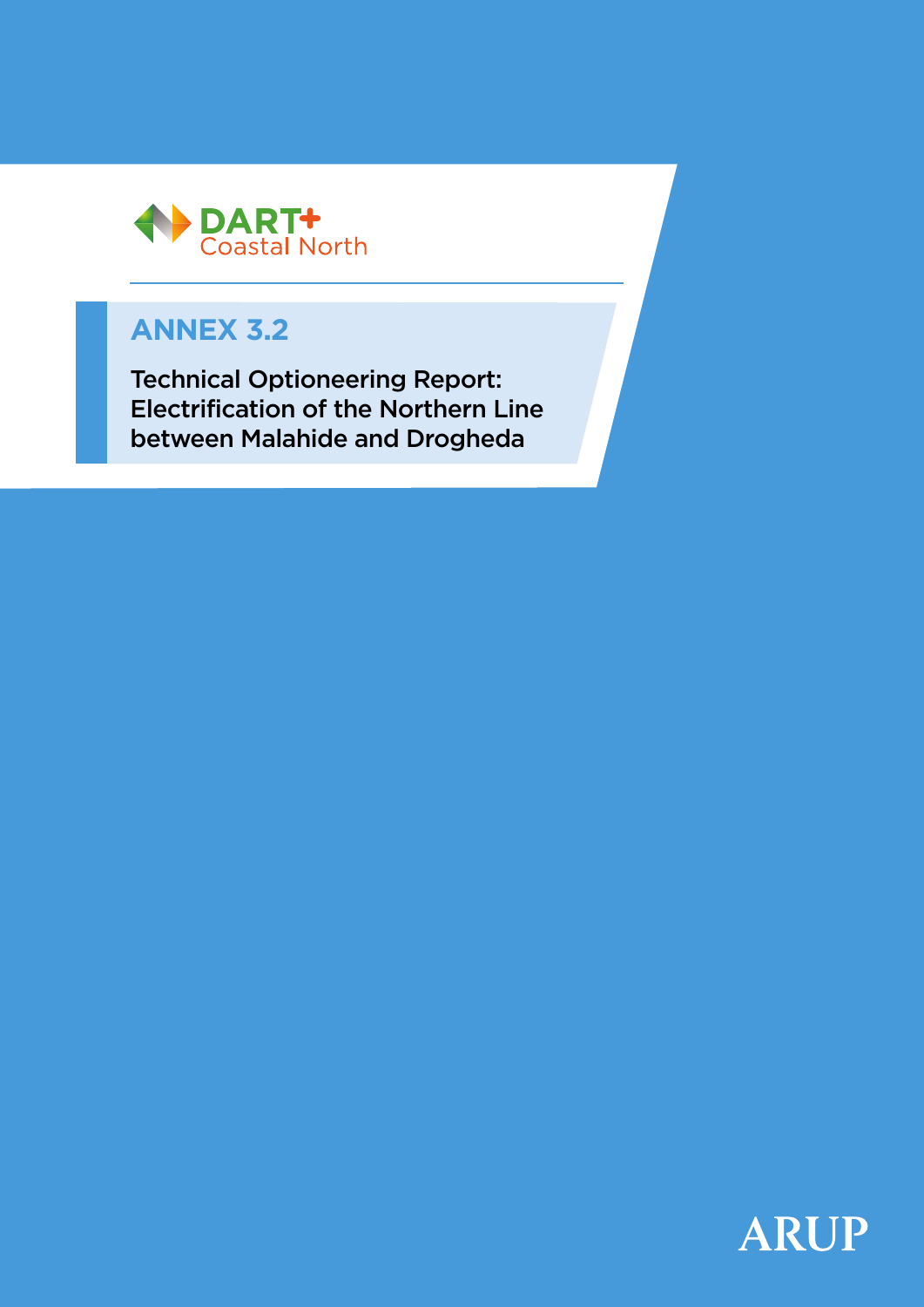

## **Contents**

|                         |                                   | Page |
|-------------------------|-----------------------------------|------|
|                         | <b>Abbreviations</b>              |      |
| $\mathbf{1}$            | <b>Introduction</b>               |      |
| $\overline{2}$          | <b>Packages of work</b>           |      |
| 3                       | <b>References</b>                 | 5    |
| $\overline{\mathbf{4}}$ | <b>Option Assessment Approach</b> |      |

#### **Tables**

| Table 2-1: Sections contained within Annex 3.2: Electrification of the Northern |  |
|---------------------------------------------------------------------------------|--|
| Line between Malahide and Drogheda                                              |  |
| Table 3-1: List of key documents associated with this report                    |  |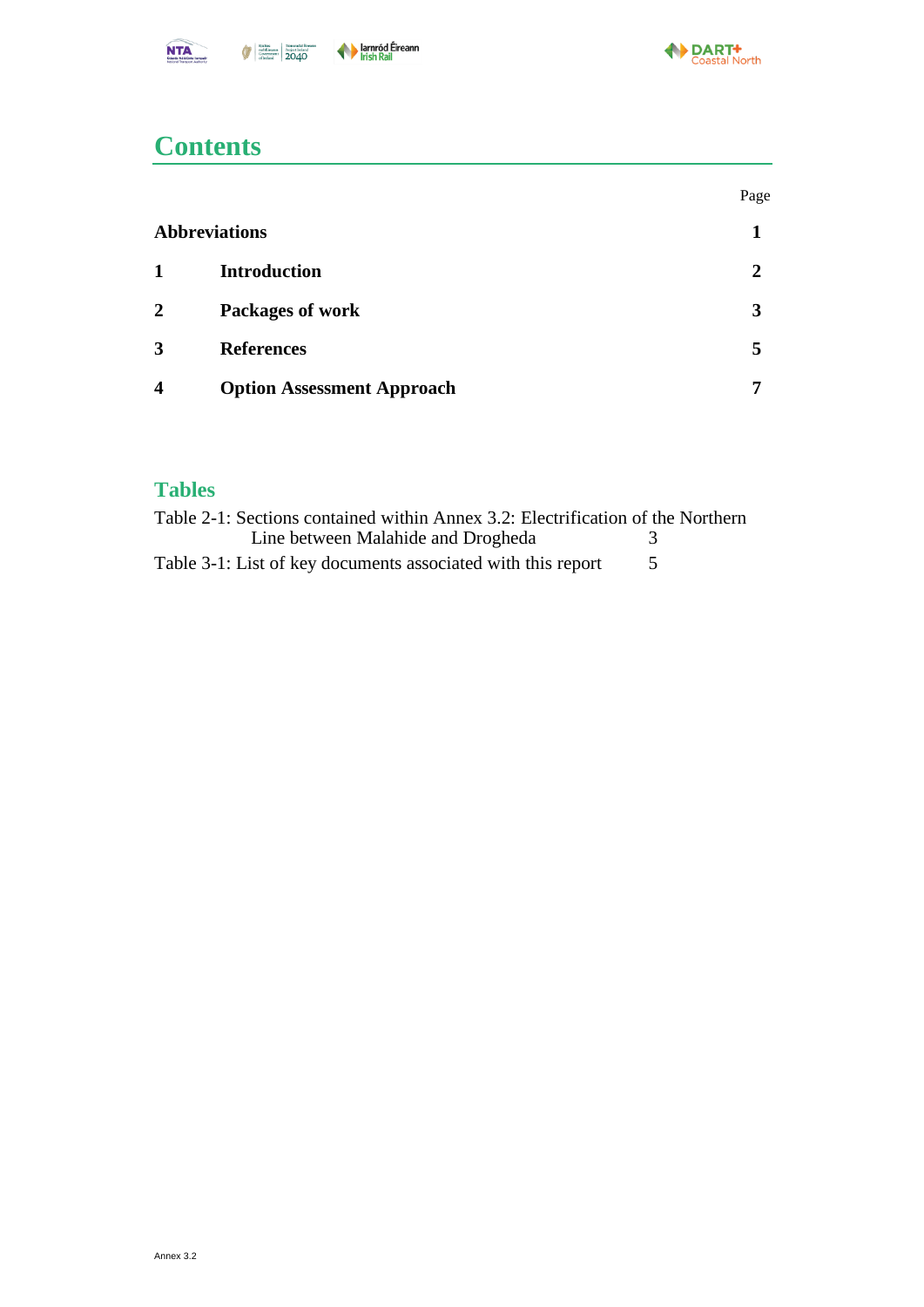



# <span id="page-2-0"></span>**Abbreviations**

| Abbreviation | <b>Definition</b>           |
|--------------|-----------------------------|
| <b>CAF</b>   | Common assessment framework |
| <b>MCA</b>   | Multi-criteria analysis     |
| <b>OHLE</b>  | Overhead line equipment     |
| <b>TSS</b>   | Train Service Specification |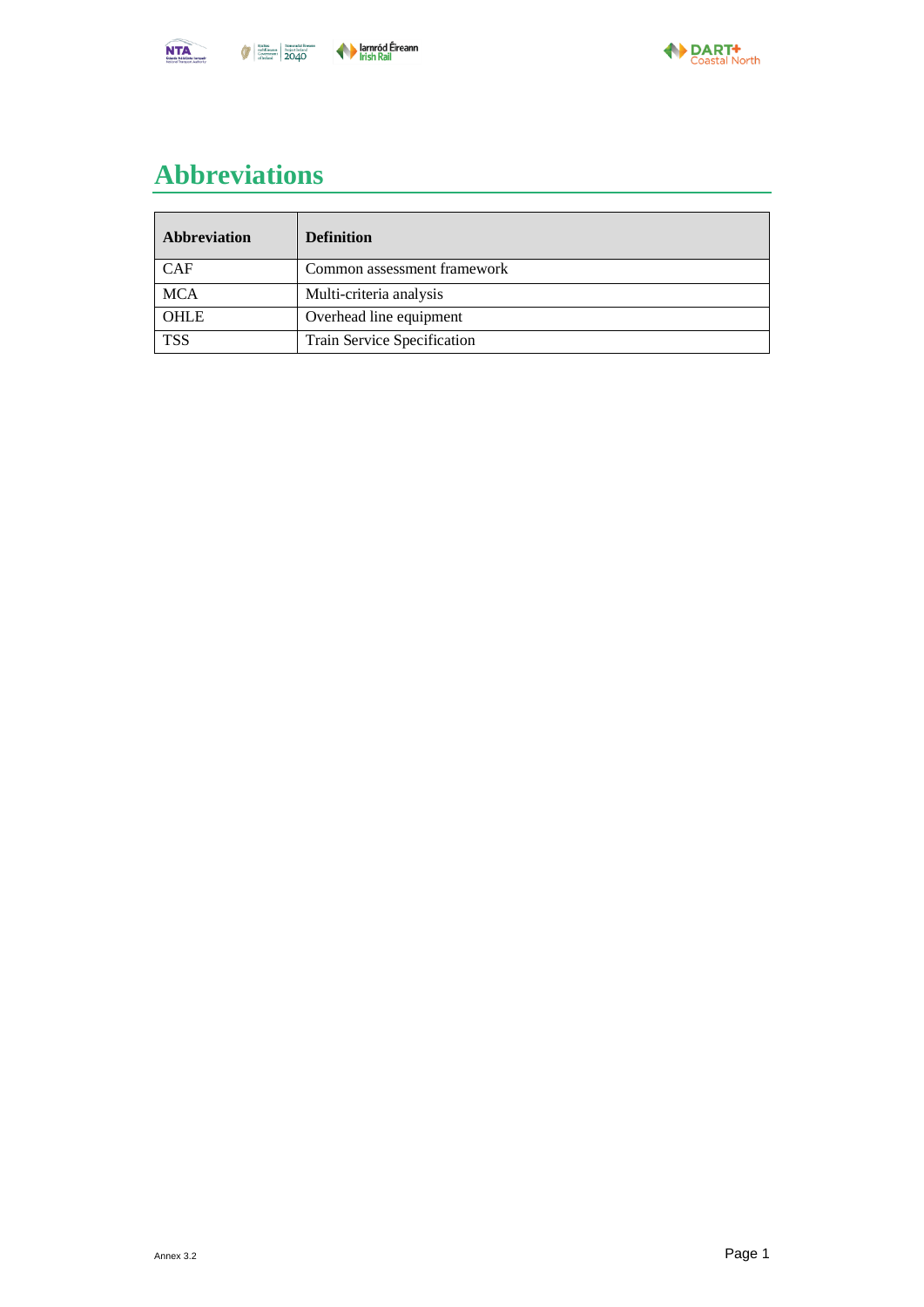

### <span id="page-3-0"></span>**1 Introduction**

The purpose of this report is to introduce the technical input to the Preliminary Option Selection Report for the electrification package of work.

This Annex provides the technical assessment of the electrification of the Northern Line between Malahide and Drogheda. The nature and spread of the works is such that the report has been split into relevant Sections, as outlined in section [2.](#page-4-0) Each Section is contained within its own document.

Sections provide the technical assessment; from option selection through to the Emerging Preferred Option, including the options considered and how the Emerging Preferred Option was chosen.

[Table 2-1](#page-4-1) outlines which Sections have applied the standard multi-criteria analysis (MCA) process. Each Section includes:

- An introduction and description of the study;
- A summary of the option assessment approach undertaken;
- A description of the existing situation:
- The requirements;
- The relevant constraints:
- The option assessment containing:
	- o Longlist of options;
	- o Sifting of longlist of options;
	- o Summary and details of the shortlisted options;
	- o Multi-criteria analysis (MCA);
- The Emerging Preferred Option.

For Sections not subject to the MCA process, the layout is broadly similar, with the options assessment following a technical-driven process.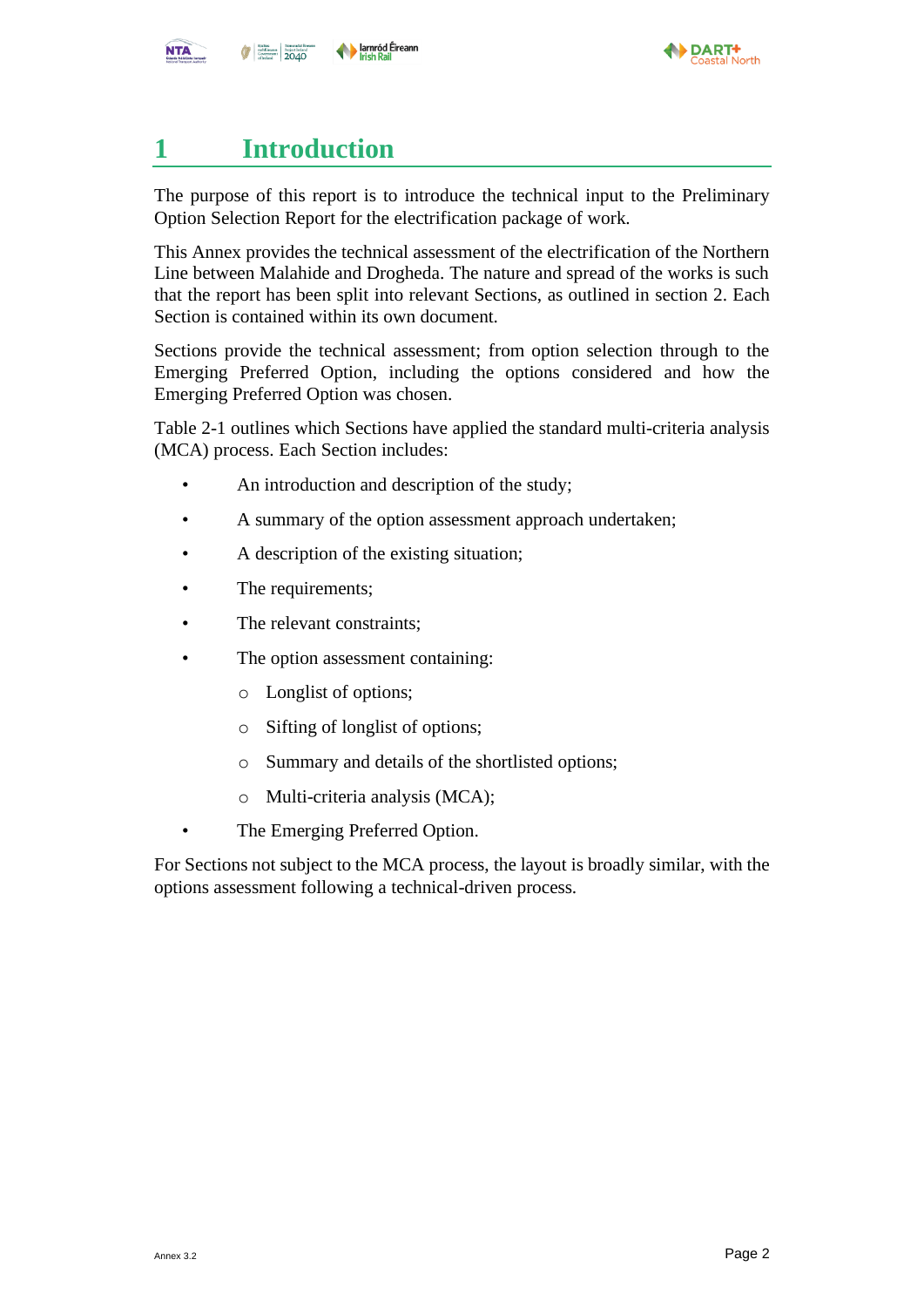

#### <span id="page-4-0"></span>**2 Packages of work**

The scope of work for DART+ Coastal North covers a wide range of interventions on the Northern Line needed in order to meet the Train Service Specification (TSS) requirements. To appropriately assess options against each other, the works have been split into separate work packages and detailed in Annexes to the preliminary option selection report. Where appropriate, the Annexes have then been further split down into Sections. The annex for the Electrification of the Northern Line between Malahide and Drogheda *(this document)* has been broken down into Sections[. Table](#page-4-1)  [2-1](#page-4-1) provides document references and titles, and details whether or not the section goes through the longlisting and MCA process.

<span id="page-4-1"></span>

| Table 2-1: Sections contained within Annex 3.2: Electrification of the Northern Line |  |  |
|--------------------------------------------------------------------------------------|--|--|
| between Malahide and Drogheda                                                        |  |  |

| <b>Section</b> | <b>Title</b>                                                                 | Longlisting    | <b>MCA</b> content                                                                                                                                                                                                                                                  |
|----------------|------------------------------------------------------------------------------|----------------|---------------------------------------------------------------------------------------------------------------------------------------------------------------------------------------------------------------------------------------------------------------------|
| A              | OHLE system                                                                  | No             | Not required as the OHLE system type is<br>driven by standards and any options have<br>no material effect on external parties, the<br>public and/or the environment.                                                                                                |
| B              | <b>OHLE</b> foundation<br>solution                                           | N <sub>0</sub> | Not required as this has no material<br>effect on external parties, the public<br>and/or the environment.                                                                                                                                                           |
| $\mathbf C$    | <b>OHLE</b> foundation<br>solution at underbridges                           | Yes            | Assessment of the OHLE solution for<br>underbridges which are of heritage<br>value, visually prominent or over<br>environmentally sensitive areas.                                                                                                                  |
| D              | Bridge parapet<br>modifications                                              | N <sub>0</sub> | Not required as solution is driven by<br>safety requirements.                                                                                                                                                                                                       |
| E              | <b>OHLE Bridge Clearance</b><br>works                                        | N <sub>0</sub> | Not required as the OHLE solution<br>adopted is driven by standards.                                                                                                                                                                                                |
| $\mathbf{F}$   | <b>Traction Power Supply</b><br>(will form part of Public<br>Consultation 2) | Yes            | Not required for traction power supply<br>strategy which is set by operational<br>requirements and standards, however is<br>required for localised substation<br>locations due to potential impacts on<br>external parties, the public and / or the<br>environment. |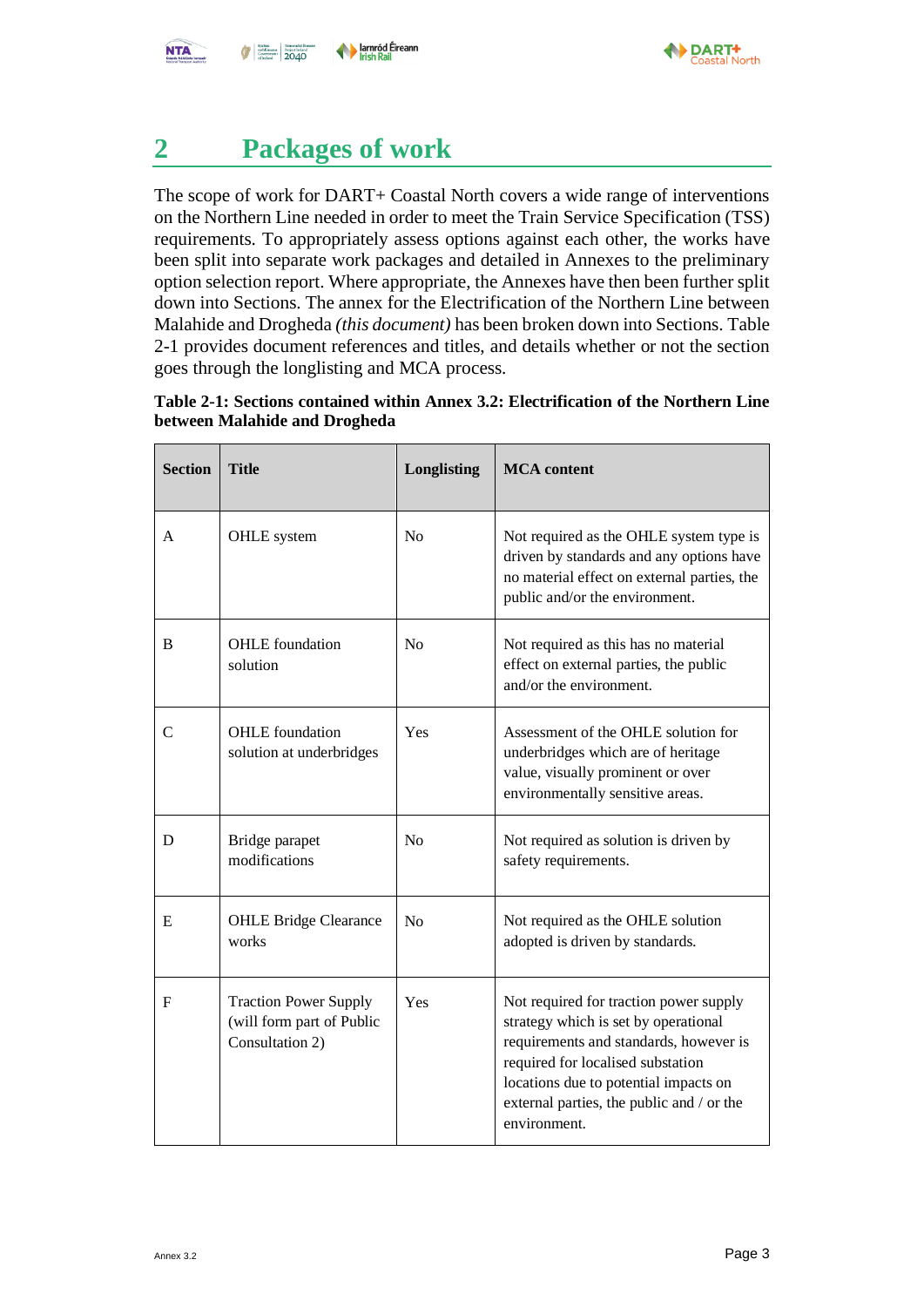



| <b>Section</b> | <b>Title</b>                                       | <b>Longlisting</b> | <b>MCA</b> content                                                                                                 |
|----------------|----------------------------------------------------|--------------------|--------------------------------------------------------------------------------------------------------------------|
| G              | User worked level<br>crossing south of<br>Donabate | Yes                | Assessment of various interventions in<br>response to impact of<br>electrification/service frequency<br>increases. |
| H              | Fencing and lineside<br>safety                     | N <sub>0</sub>     | Not required as the option is driven by<br>safety standards                                                        |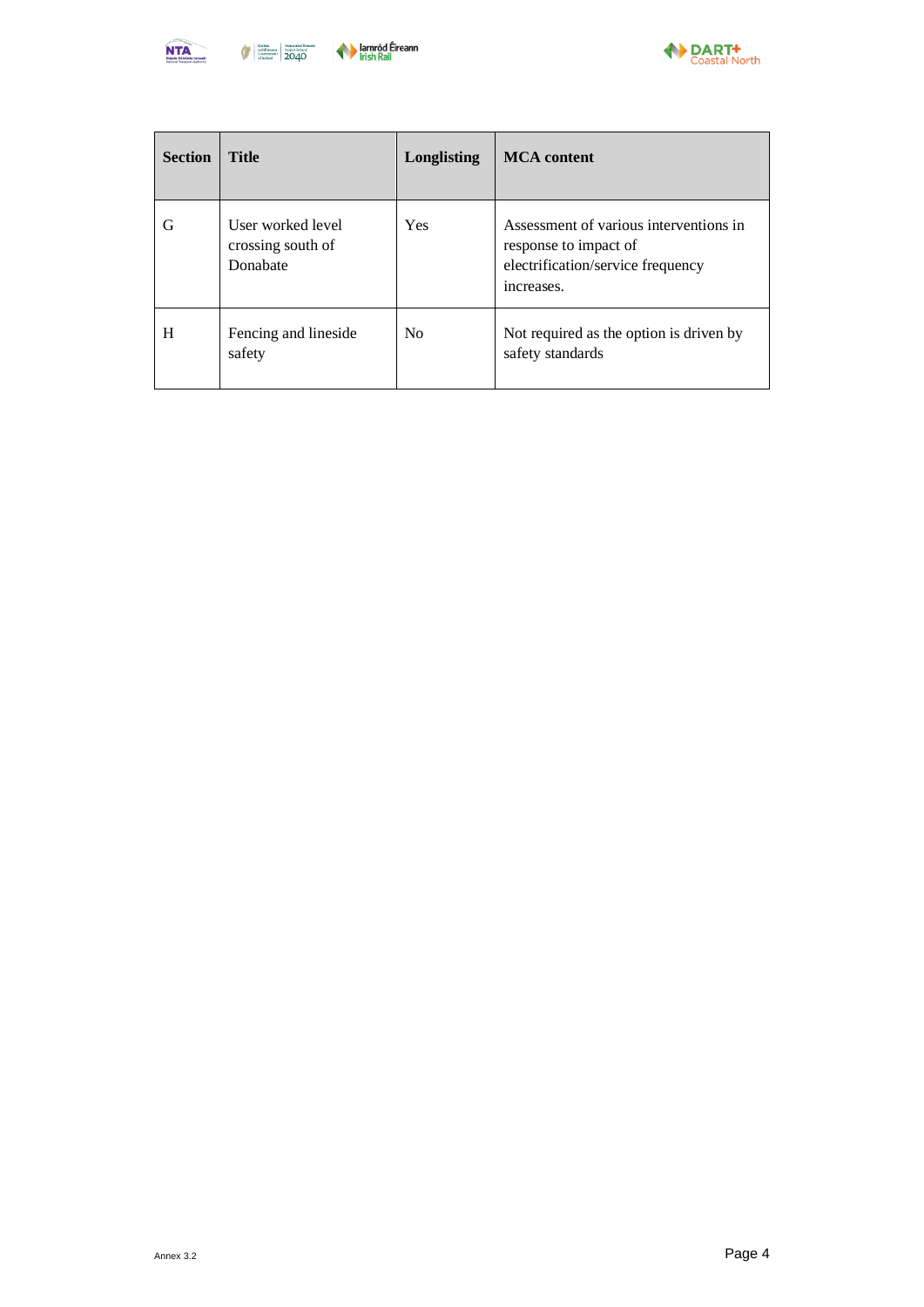

# <span id="page-6-0"></span>**3 References**

This report should be read in conjunction with the following related optioneering reports:

<span id="page-6-1"></span>**Table 3-1: List of key documents associated with this report**

| <b>Annex</b>        | <b>Title</b>                                                                                                       | <b>Description</b>                                                                                                                                                                                       |
|---------------------|--------------------------------------------------------------------------------------------------------------------|----------------------------------------------------------------------------------------------------------------------------------------------------------------------------------------------------------|
| N/A                 | DART+ Coastal North<br>Preliminary Option Selection<br>Report                                                      | This is the main report which<br>summarises the optioneering<br>process and the different packages<br>of proposed works on the DART+<br>Coastal North project.                                           |
| N/A                 | DART+ Coastal North<br>Preliminary Option Selection<br>Report – Executive Summary                                  | This report summarises the main<br><b>Preliminary Option Selection</b><br>Report.                                                                                                                        |
| 1                   | <b>Emerging Preferred Option Maps</b>                                                                              | Includes drawings for each<br>Emerging Preferred Option, to<br>support the Preliminary Option<br>Selection Report.                                                                                       |
| 2.1                 | Policy Context                                                                                                     | This presents a detailed review of<br>the European, National, Regional<br>and Local policy context for the<br>DART+ Programme and the<br>DART+ Coastal North Project                                     |
| 2.2                 | <b>Useful Links</b>                                                                                                | Useful links to documents/websites<br>relating to the DART+ Coastal<br>North project.                                                                                                                    |
| 3.1                 | <b>Constraints Report</b>                                                                                          | This report reviews the DART+<br>Coastal North constraints.                                                                                                                                              |
| 3.2 (this document) | <b>Technical Optioneering Report:</b><br>Electrification of the Northern<br>Line between Malahide and<br>Drogheda. | The Technical Optioneering Report<br>for the Electrification of the<br>Northern Line between Malahide<br>and Drogheda. The report is<br>divided into a series of sections, as<br>described in Table 2-1. |
| 3.3                 | <b>Technical Optioneering Report:</b><br>Works around Drogheda<br><b>MacBride Station</b>                          | The Technical Optioneering Report<br>for Works around Drogheda<br>MacBride Station. The report<br>addresses track and station<br>modifications to allow for the                                          |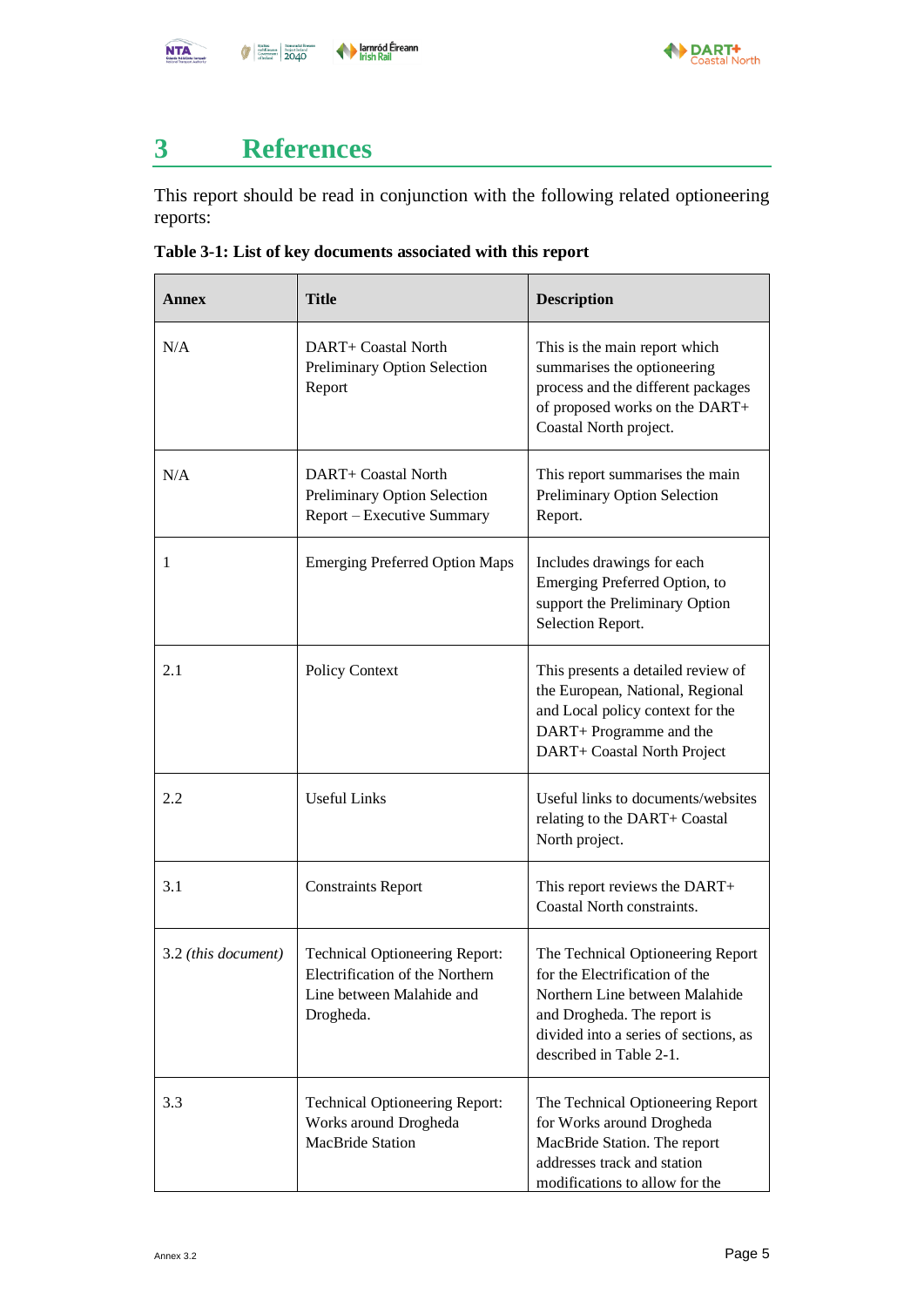



| Annex | <b>Title</b>                                                                                 | <b>Description</b>                                                                                                                                                                                                    |
|-------|----------------------------------------------------------------------------------------------|-----------------------------------------------------------------------------------------------------------------------------------------------------------------------------------------------------------------------|
|       |                                                                                              | increased number of DART<br>services.                                                                                                                                                                                 |
| 3.4   | <b>Technical Optioneering Report:</b><br>Works around Malahide Station                       | The Technical Optioneering Report<br>for Works around Malahide<br>Station. The report addresses track<br>modifications required to allow<br>trains to be turned back clear of<br>through running services.            |
| 3.5   | <b>Technical Optioneering Report:</b><br>Works around Clongriffin Station                    | The Technical Optioneering Report<br>for Works around Clongriffin<br>Station. The report addresses track<br>modifications required to allow<br>trains to be turned back clear of<br>through running services.         |
| 3.6   | <b>Technical Optioneering Report:</b><br>Works around Howth Junction &<br>Donaghmede Station | The Technical Optioneering Report<br>for Works around Howth Junction<br>& Donaghmede Station. The report<br>addresses the addition of tracks to<br>allow a higher frequency shuttle<br>service.                       |
| 3.7   | <b>Technical Optioneering Report:</b><br>Howth Branch Level Crossings                        | The Technical Optioneering Report<br>for the Howth Branch Level<br>Crossings. The report addresses the<br>impacts of all proposed increases in<br>train frequency on existing level<br>crossings on the Howth Branch. |